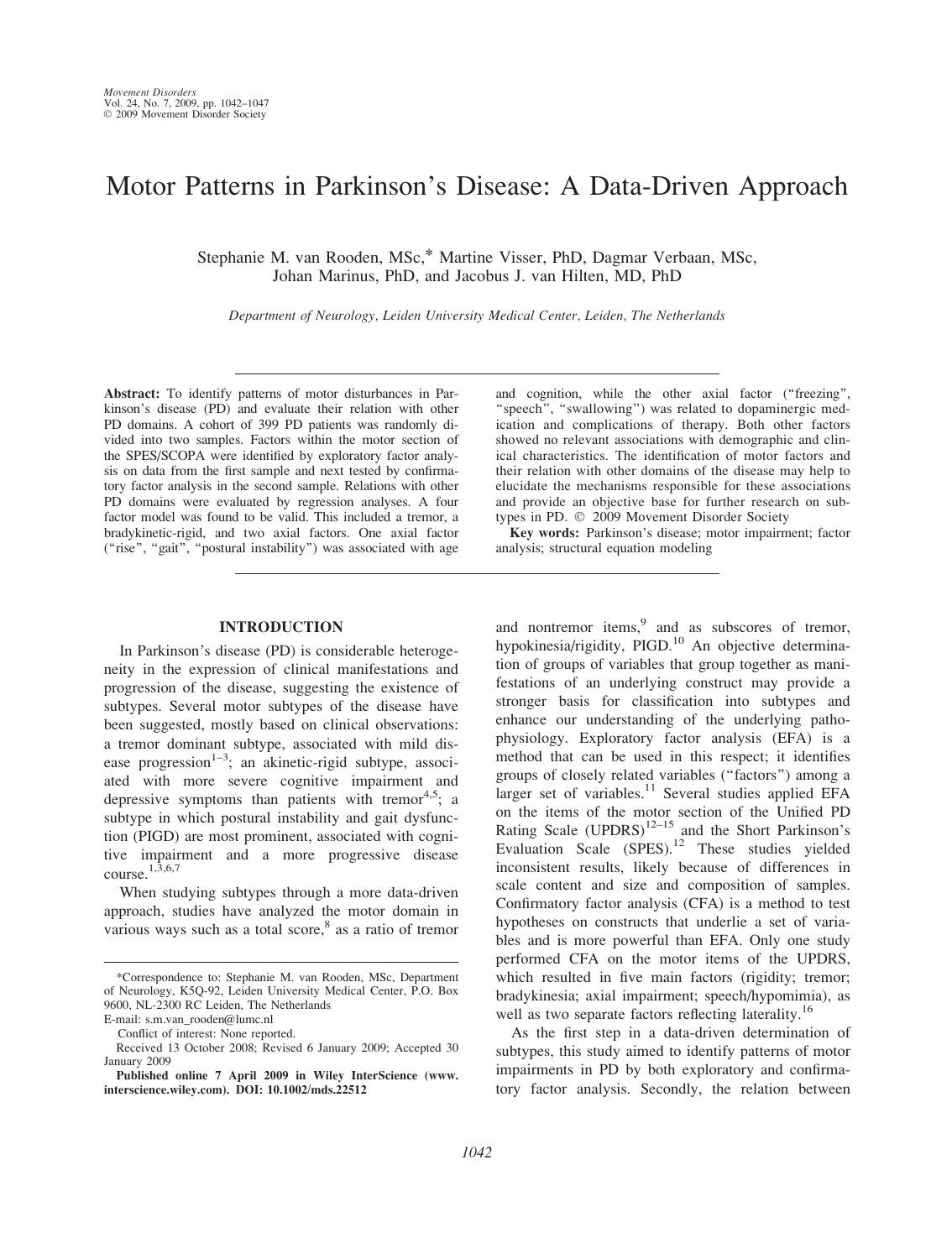motor factors and nonmotor impairments of PD were evaluated.

## METHODS

The study is part of the "PROfiling PARKinson's disease'' (PROPARK) study, a longitudinal cohort study of patients with PD, who are profiled on phenotype, genotype, disability, and global outcomes of health using valid and reliable assessment instruments for PD (www.scopa-propark.eu). Findings obtained from the first annual evaluation of 417 patients, assessed between May 2003 and March 2006, were used for analysis. The study was approved by the medical ethical committee of the Leiden University Medical Center and all patients gave informed consent.

All patients fulfilled the United Kingdom PD Society Brain Bank criteria for idiopathic PD, with the exception that positive family history was not regarded as an exclusion criterion.<sup>17</sup> Patients who underwent stereotactic surgery were excluded from analysis. The recruitment procedure has been described elsewhere.<sup>18</sup>

To assess the motor impairments of patients, the motor section of the SPES/SCOPA rating scale was used.<sup>19</sup> This scale has a good balance between items reflecting motor features of early and late stage disease, and has good metric properties.<sup>19</sup> The SPES/ SCOPA-motor consists of 10 items with response options ranging from 0 to 3, where higher scores reflect poorer motor function. For the current study, data obtained for cognition  $(SCOPA-COG)<sup>20</sup>$ autonomic symptoms  $(SCOPA-AUT)$ ,<sup>21</sup> depressive symptoms (Beck Depression Inventory  $(BDI)$ ),<sup>22</sup> psychotic symptoms (SCOPA-Psychiatric Complications (SCOPA-PC), items  $1-5$ ),  $23$  nighttime sleep problems and excessive daytime sleepiness  $(SCOPA-SLEEP)$ ,  $^{24}$ and motor complications (SPES/SCOPA-Motor Complications) $19$  were used for post-hoc analyses. In all scales higher scores also reflect more severe symptoms, except for the SCOPA-COG. For reasons of comparability, these scores were inversed. Instruments were either self-completed (SCOPA-AUT, BDI, SCOPA-SLEEP) or administered by trained research associates (SCOPA-COG, SCOPA-PC, SPES/SCOPA motor and motor complications). All patients who used antiparkinsonian medication were assessed while they benefited from their medication. When exhaustion or off-periods were detected, patients were allowed to take a break or medication. For each patient, a levodopa dose equivalent (LDE) was calculated.<sup>25</sup>

#### Statistical Analyses

In the SPES/SCOPA, the items rest tremor, postural tremor, bradykinesia and rigidity are separately evaluated for the left and right arm. For the present analyses, scores of both sides were added up, resulting in one score for each symptom.

## Exploratory and Confirmatory Factor Analysis

The total group was randomly divided into two samples, which was expected to yield two approximately equally large groups. Next, an EFA with oblique rotation was performed on the first sample, using all 10 items of the SPES/SCOPA-motor. The oblique rotation method was used, because factors emerging from the motor domain were expected to be correlated.<sup>26</sup> The number of factors was determined by inspection of the scree plot and Kaiser's criterion (i.e. eigenvalue > 1). Data of the second sample were used for cross-validation. In structural equation modeling (SEM), relations between measured and proposed latent variables (factors) can be evaluated. CFA is a special case of SEM and tests how well data fit an a priori hypothesized model of variables that group together in factors.<sup>27</sup> Based on the result of the EFA, a model was constructed. The chi-square test for goodness-of-fit was calculated. This test should be nonsignificant  $(P >$ 0.05, indicating that the model does not significantly differ from the data), although it should be noted that the test is sensitive to sample size and to small to moderate discrepancies of the data to normality.<sup>26,28</sup> Therefore measures estimating the lack of fit (the root means square error of approximation (RMSEA) and the standardized root mean square residual (SRMR)) were also calculated, supplemented with a measure to test the model's goodness of fit (comparative fit index  $(CFI)$ .<sup>29</sup> RMSEA values >0.1 indicate a poor fit,  $<$ 0.08 reasonable fit, and  $<$ 0.05 good fit. The SRMR reflects a good fit if the value is  $\langle 0.08, A \rangle$  CFI close to 0.95 is indicative of a good fit.<sup>28,29</sup>

#### Regression Analysis

Pearson correlations (r; two-tailed) were calculated to assess the correlation between each of the resulting motor factors and the other impairment domains of PD, and demographic and disease related variables. Correlation coefficients were defined as very weak  $(r = 0.00-0.19)$ , weak  $(r = 0.20-0.39)$ , moderate  $(r = 0.00-0.19)$ 0.40–0.59), strong  $(r = 0.60$ –0.79), or very strong  $(r = 0.80-1.00).$ <sup>30</sup> Multiple forward linear regression analysis with separate blocks was used to explore the contribution of the impairment domains to the motor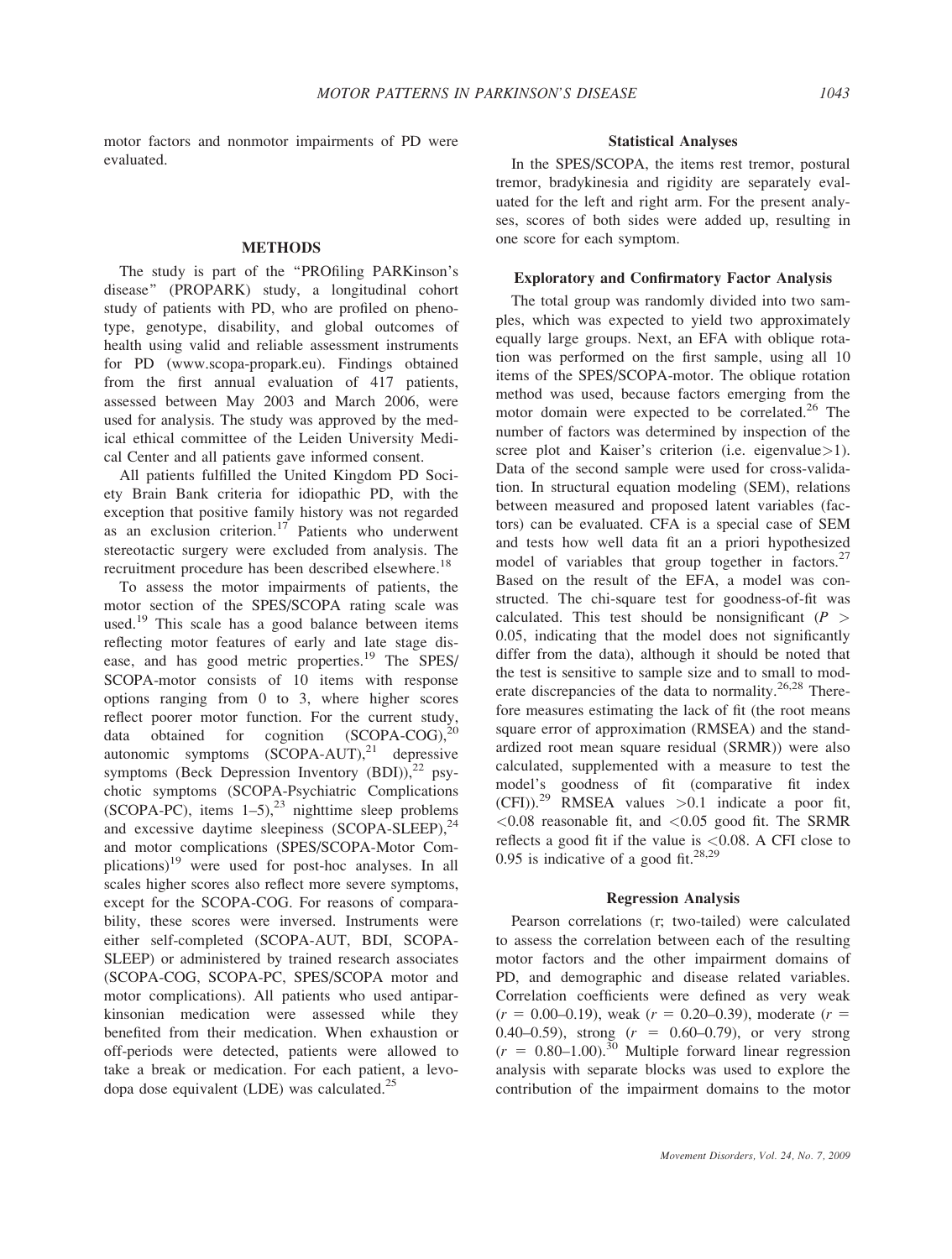| <b>TABLE 1.</b> Results of the exploratory factor analysis of the |  |
|-------------------------------------------------------------------|--|
| SPES/SCOPA motor section (oblique rotation)                       |  |

| Motor <i>items</i>      |          |          |          |          |
|-------------------------|----------|----------|----------|----------|
| SPES/SCOPA              | Factor 1 | Factor 2 | Factor 3 | Factor 4 |
| Rise from chair         | 0.844    |          |          |          |
| Postural instability    | 0.851    |          |          |          |
| Gait                    | 0.588    |          |          |          |
| Speech                  |          | 0.744    |          |          |
| Swallowing              |          | 0.714    |          |          |
| Freezing during on      |          | 0.666    |          |          |
| Postural tremor         |          |          | 0.899    |          |
| Rest tremor             |          |          | 0.892    |          |
| Rigidity                |          |          |          | 0.863    |
| Bradykinesia            |          |          |          | 0.706    |
| % of variance explained | 29.1     | 16.7     | 11.7     | 10.5     |
| by factor               |          |          |          |          |

Factor loadings <0.4 have been omitted from the table.

factors, while taking differences in demographic and disease related variables into account (block 1: age, disease duration, LDE; block 2: impairment domains).

Statistics were performed in SPSS 16.0, except for CFA which was carried out with EQS 6.1 for Win $dows.<sup>31</sup>$ 

## RESULTS

After excluding patients who underwent stereotactical surgery  $(N = 18)$ , data of 399 patients were available for analysis, of whom 344 had no missing values on any item of the SPES/SCOPA-motor. The mean (SD) age was 60.8 (11.6) years, the mean (SD) disease duration was 10.1 (6.2) years and the mean (SD) LDE was 570 (452) mg. EFA was performed on 171 patients, while CFA was performed on 173 patients. The samples did not differ with respect to age, disease duration, or LDE (age: mean difference,  $-1.2$ ; 95% CI,  $-3.7$  to 1.2; disease duration: mean difference,  $-1.6$ ; 95% CI,  $-4.1$  to 0.95; LDE: mean difference 51; 95% CI,  $-45$  to 147).

### Exploratory Factor Analysis

The screeplot indicated a four-factor solution. Four factors had an eigenvalue  $>1$ , explaining 68.0% of the variance (factor 1: 29.1%, factor 2: 16.7%, factor 3: 11.7%, factor 4: 10.5%; see Table 1). Factor 1 consisted of items that relate to axial motor function, namely "rise from chair", "gait", and "postural instability". A second "axial" factor (factor 2) consisted of the items "freezing during on", "speech" and "swallowing". "Rest tremor" and "postural tremor" grouped in factor 3, whereas "rigidity" and "bradykinesia" formed factor 4.

## Confirmatory Factor Analysis

Based on the four factors a model was constructed (Fig. 1). The chi-square test was significant ( $\chi^2$  = 52.33, degrees of freedom = 29,  $P = 0.01$ ). Other fit indices reflected a good fit: The CFI was 0.94, the RMSEA 0.07 (90% confidence interval 0.04–0.10) and the SRMR 0.06.

## Association Between Motor Factors and Demographic, Clinical and Disease Related Characteristics

Both axial factors showed significant weak to moderate correlations with most of the impairment domains. Both factors moderately correlated with autonomic symptoms. The first axial factor further showed moderate correlations with age, whereas the second axial factor moderately correlated with psychotic symptoms. The bradykinesia-rigidity factor only had weak or nonsignificant correlations, whereas the tremor factor hardly showed any significant correlation. In the multiple regression analysis, a total of 34% of the variance of the first axial factor was accounted for, with 21% being explained by higher age and longer disease duration (block 1), and more autonomic symptoms,



FIG. 1. Model of factor structure of the SPES/SCOPA motor section. Standardized solution of the model as tested in the confirmatory analysis. The circles represent the latent variables or factors; the arrows on the right point at the items (in the rectangles) of which the factors are composed; the numbers above the arrows represent the path coefficients (equivalent of factor loading in exploratory factor analysis); the arrows on the left indicate that intercorrelations between the factors were allowed, and the numbers indicate the magnitude of the intercorrelations.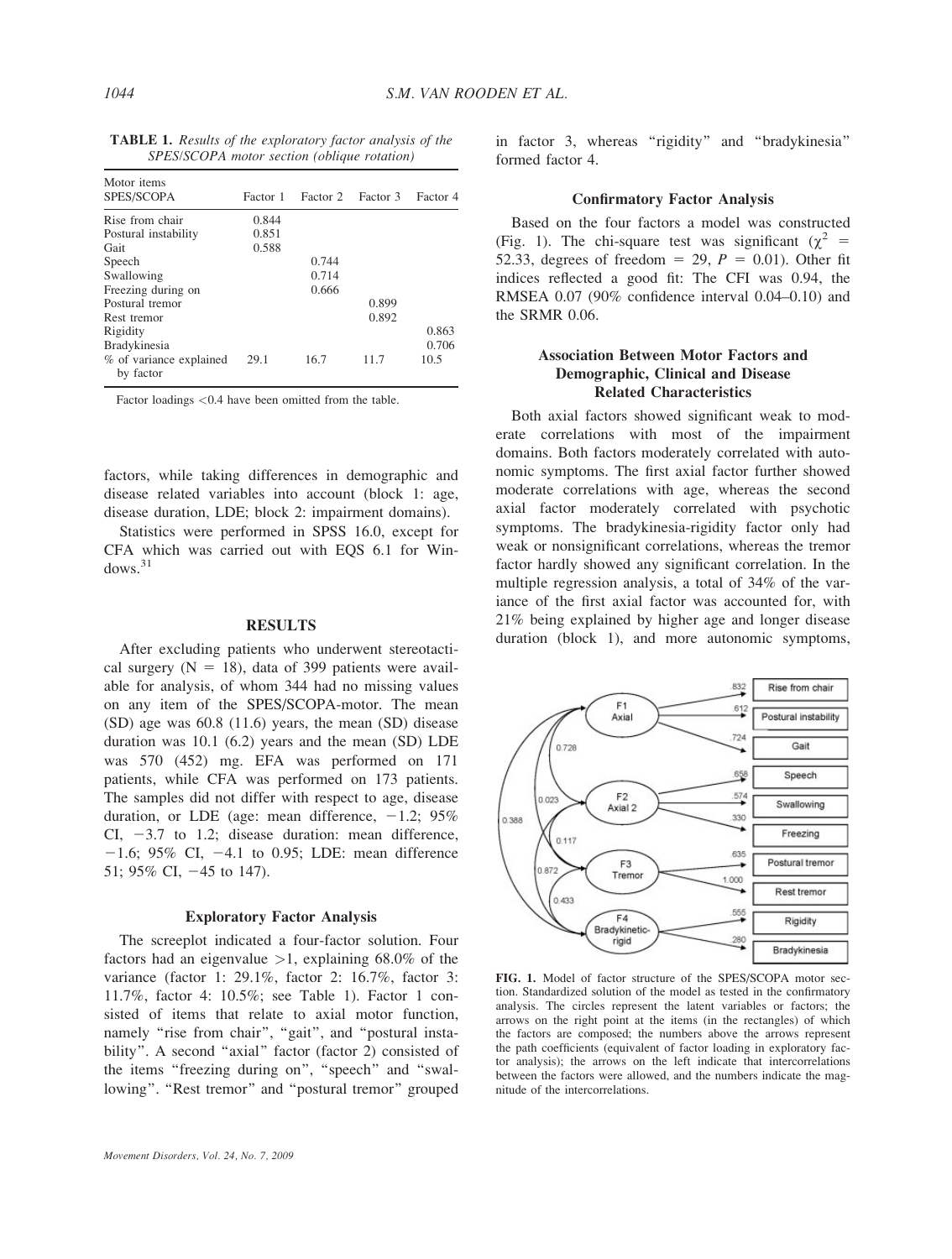| Motor factor                    | Independent variables* | $Beta^{\ddagger}$ | $R^2$ |
|---------------------------------|------------------------|-------------------|-------|
| Axial 1 <sup>a,b</sup>          | Age                    | 0.21              | 0.14  |
|                                 | Disease duration       | 0.17              | 0.07  |
|                                 | Autonomic symptoms     | 0.24              | 0.09  |
|                                 | Depressive symptoms    | 0.17              | 0.03  |
|                                 | Cognitive impairment   | 0.12              | 0.01  |
|                                 | Total                  |                   | 0.34  |
| Axial $2^{a,c}$                 | Disease duration       | 0.15              | 0.15  |
|                                 | LDE                    | 0.14              | 0.04  |
|                                 | Autonomic symptoms     | 0.18              | 0.09  |
|                                 | Psychotic symptoms     | 0.14              | 0.02  |
|                                 | Dyskinesias            | 0.15              | 0.02  |
|                                 | Depressive symptoms    | 0.17              | 0.01  |
|                                 | Sleep problems         | $-0.11$           | 0.01  |
|                                 | Total                  |                   | 0.34  |
| Tremor <sup>a</sup>             | Duration               | 0.13              | 0.01  |
|                                 | Sleep problems         | $-0.12$           | 0.02  |
|                                 | Total                  |                   | 0.03  |
| Bradykinetic-rigid <sup>a</sup> | Cognitive impairment   | 0.23              | 0.06  |
|                                 | Autonomic symptoms     | 0.16              | 0.02  |
|                                 | Dyskinesias            | $-0.14$           | 0.01  |
|                                 | Total                  |                   | 0.09  |

TABLE 2. Regression analyses of the motor factors

LDE; levodopa dose equivalent.

\*Variables are ordered in the table as they appeared in the model. { Standardized beta.

<sup>a</sup>Multiple forward linear regression analysis with variables entered in two blocks: block 1: age, disease duration, levodopa dose equivalent; block 2: cognition, autonomic symptoms, depressive symptoms, psychotic symptoms, sleep problems, daytime sleepiness, motor fluctuations, dyskinesias.

<sup>b</sup>Axial 1: factor consisting of the items "rise", "gait", "postural instability<sup>\*</sup>

<sup>c</sup>Axial 2: factor consisting of the items "freezing", "speech", ''swallowing''.

more depressive symptoms, and more cognitive impairment together accounting for the other 13% (block 2). A total of 34% of the variance of the second axial factor was explained, with longer disease duration contributing 15% in the first block, and higher LDE, more severe autonomic symptoms, more psychotic symptoms, more severe dyskinesias, more depressive symptoms, and less severe nighttime sleep problems explaining the other 19% (Table 2). Only 3% of the variance of the tremor factor could be explained by longer disease duration and less severe sleep problems. More cognitive impairment, more autonomic symptoms, and less severe dyskinesias together accounted for the 9% explained variance of the bradykinesiarigidity factor.

#### DISCUSSION

Exploring and characterizing interrelations of assumed different clinical features of disease may contribute to the understanding of shared underlying mechanisms. Four motor factors were identified by EFA and confirmed by CFA in an independent sample. All factors showed different correlation patterns with other characteristics important in PD, thus underscoring their differential nature. Interestingly, two factors related to axial motor symptoms and collectively explained 46% of the variance of the motor items. The factor that explained most of the variance was related to the so-called PIGD component of PD and included "rise from chair", "gait", and "postural instability". Previous studies that applied different rating scales have identified a similar PIGD factor, in spite of the application of different rating scales. The consistency of these findings thus underscores the importance of this motor component of PD. $^{14-16}$ 

In contrast to the other studies, we also found a second axial factor, consisting of ''freezing'', ''speech'', and ''swallowing''. This contrast may simply be explained by the fact that in the UPDRS these items are part of the ADL section, which was not included in the factor analyses of previous studies. The relation between speech and swallowing most likely reflect a shared impairment of oral-pharyngeal motor control. The association with freezing is less obvious. However, in one study speech in addition to gait, consistently was associated with freezing and with the risk of developing freezing.<sup>32</sup> Additionally, freezing frequency correlated with speech and writing in patients who were "on", while improvement of freezing frequency by levodopa strongly correlated with improvement of tremor and speech.<sup>33</sup> In both studies swallowing was not analyzed.

Both axial factors correlated with each other and showed similar correlations with disease duration, autonomic symptoms, and depression. Although our findings suggest some commonality between both axial factors, regression analyses also showed clear differences. The axial factor with PIGD items was related to higher age and more cognitive impairment, which is in line with previous studies. $6,7,34$  The second axial factor showed relations with dopaminergic medication and complications of therapy (psychotic symptoms and dyskinesias). Because dopaminergic treatment may provoke freezing,  $35,36$  the association between this axial factor and complications of therapy is not unexpected. Consistent with findings of other studies, a tremor factor was identified.<sup>13,15,16</sup> This factor clearly behaved as the most independent component of the motor spectrum, as illustrated by the lower corelations with other factors and the lack of relations with most nonmotor impairments.

Finally we identified a bradykinesia-rigidity factor, which was described in one earlier study.<sup>15</sup> This factor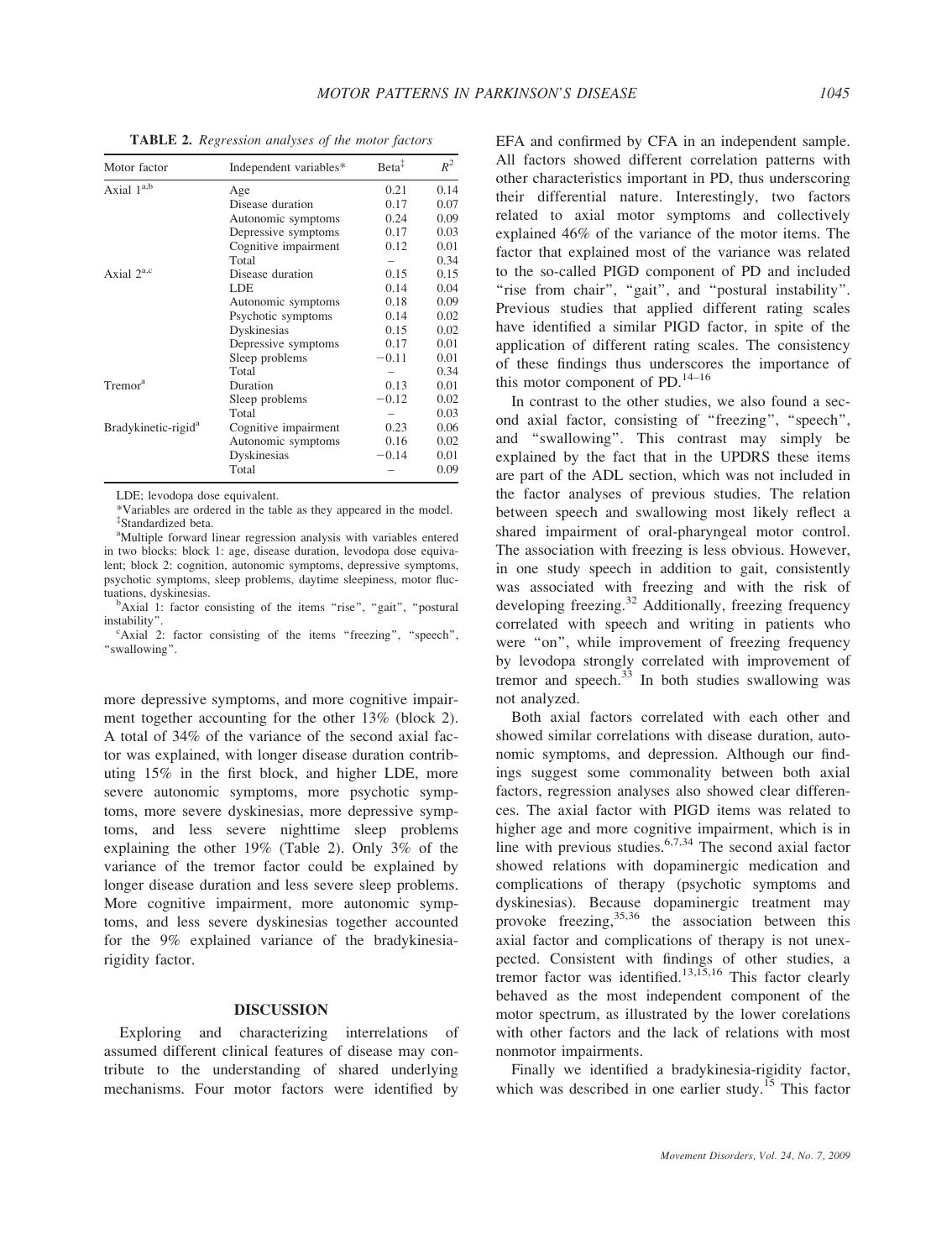was marginally explained by other disease related variables. However, relations with other domains may be masked by a generally stronger effect of dopaminergic medication on bradykinesia and rigidity in comparison with other motor features.<sup>37</sup>

Of previous studies that performed factor analysis on motor symptoms in PD, some analyzed tremor, bradykinesia and rigidity separately for each extremity,  $14,16$ while others did not.<sup>13,15</sup> Stebbins et al. used exploratory factor analysis and found side sensitivity for bradykinesia, but not for tremor and rigidity. Stochl et al. performed a confirmatory factor analysis and found two factors reflecting laterality (right and left) in addition to five factors that reflected symptoms. Since PD may present with an asymmetrical appearance of tremor, bradykinesia, or rigidity, which persists over the disease course,<sup>38</sup> the finding of a laterality factor is not unexpected. To date it is unclear if laterality is informative with respect to distinct motor subtypes or their underlying biological constructs. Anomalies of asymmetry of motor impairments were found in 11% of the patients with PD, including a rest tremor most pronounced in one upper limb and the contralateral lower limb, rest and postural tremor most pronounced in opposite extremities, and unilateral dominance of rigidity, bradykinesia and rest tremor, followed by development of predominance of all three features on the contralateral side.<sup>39</sup> Asymmetric manifestations of the disease have been suggested to be stochastically determined and not by genetic, environmental, structural or neurochemical causes.38 Aim of our study was therefore to detect patterns of interrelations between the various motor symptoms in PD irrespective of side differences.

Items that involve motor features that are responsive to levodopa will likely have been scored as less severe compared to the situation in which they did not benefit from their medication (i.e., were ''off'') and this may have altered the strength of the correlations between items. However, the overall effect on the factor structure is probably limited, because Stebbins et al., who performed factor analyses both in the ''on'' and ''off'' phase, showed that both situations resulted in an identical factor structure.<sup>14,40</sup>

In conclusion, we identified four distinct components of the motor spectrum of PD through a data-driven approach. Based on their different relations with demographic characteristics and clinical domains of the disease, these components may reflect the different nature of causes, including disease process, aging and dopaminergic treatment. Additionally, these motor components may facilitate future research aiming to identify clinical subtypes of PD.

Acknowledgments: The authors thank Prof. Dr. A. Mooijaart (Department of Psychology, Leiden University) for his assistance with structural equation modeling. This work was supported by grants from the Prinses Beatrix Fonds (PBF, project no. WAR05-0120), the Michael J Fox Foundation (PD—subtypes program), the van Alkemade-Keuls Foundation and the Dutch Parkinson's Disease Society.

Author Roles: Research project: (A) Conception: DV, SR, MV, JM, JH (B) Organization: DV, SR, MV, JM, JH (C) Execution: DV, SR, MV Statistical analysis: (A) Design: SR, MV (B) Execution: SR (C) Review and critique: MV, DV, JM, JH Manuscript: (A) Writing of the first draft: SR (B) Review and critique: MV, DV, JM, JH.

#### REFERENCES

- 1. Jankovic J, McDermott M, Carter J, et al. Variable expression of Parkinson's disease: a base-line analysis of the DATATOP cohort. The Parkinson Study Group. Neurology 1990;40:1529–1534.
- 2. Josephs KA, Matsumoto JY, Ahlskog JE. Benign tremulous Parkinsonism. Arch Neurol 2006;63:354–357.
- 3. Zetusky WJ, Jankovic J, Pirozzolo FJ. The heterogeneity of Parkinson's disease: clinical and prognostic implications. Neurology 1985;35:522–526.
- 4. Huber S, Christy JA, Paulson G. Cognitive heterogeneity associated with clinical subtypes in Parkinson's disease. Neuropsychiatry Neuropsychol Behav Neurol 1991;4:147–157.
- 5. Starkstein SE, Petracca G, Chemerinski E, et al. Depression in classic versus akinetic-rigid Parkinson's disease. Mov Disord 1998;13:29–33.
- 6. Alves G, Larsen JP, Emre M, Wentzel-Larsen T, Aarsland D. Changes in motor subtype and risk for incident dementia in Parkinson's disease. Mov Disord 2006;21:1123–1130.
- 7. Burn DJ, Rowan EN, Minett T, et al. Extrapyramidal features in Parkinson's disease with and without dementia and dementia with Lewy bodies: a cross-sectional comparative study. Mov Disord 2003;18:884–889.
- 8. Gasparoli E, Delibori D, Polesello G, et al. Clinical predictors in Parkinson's disease. Neurol Sci 2002;23:S77–S78.
- 9. Lewis SJ, Foltynie T, Blackwell AD, Robbins TW, Owen AM, Barker RA. Heterogeneity of Parkinson's disease in the early clinical stages using a data driven approach. J Neurol Neurosurg Psychiatry 2005;76:343–348.
- 10. Reijnders JS, Ehrt U, Lousberg R, Aarsland D, Leentjens AF. The association between motor subtypes and psychopathology in Parkinson's disease. Parkinsonism Relat Disord (in press).
- 11. Field A. Discovering statistics using SPSS, 2nd ed. London. SAGE: SAGE; 2005.
- 12. Martignoni E, Franchignoni F, Pasetti C, Ferriero G, Picco D. Psychometric properties of the unified Parkinson's disease rating scale and of the short Parkinson's evaluation scale. Neurol Sci 2003;24:190–191.
- 13. Martinez-Martin P, Forjaz MJ. Metric attributes of the unified Parkinson's disease rating scale 3.0 battery: part I, feasibility, scaling assumptions, reliability, and precision. Mov Disord 2006;21:1182–1188.
- 14. Stebbins GT, Goetz CG. Factor structure of the unified Parkinson's disease rating scale: motor examination section. Mov Disord 1998;13:633–636.
- 15. van Hilten B, van der Zwan AD, Zwinderman AH, Roos RAC. Rating impairment and disability in Parkinson's disease: evaluation of the unified Parkinson's disease rating scale. Mov Disord 1994;9:84–88.
- 16. Stochl J, Boomsma A, Ruzicka E, Brozova H, Blahus P. On the structure of motor symptoms of Parkinson's disease. Mov Disord 2008;23:1307–1312.